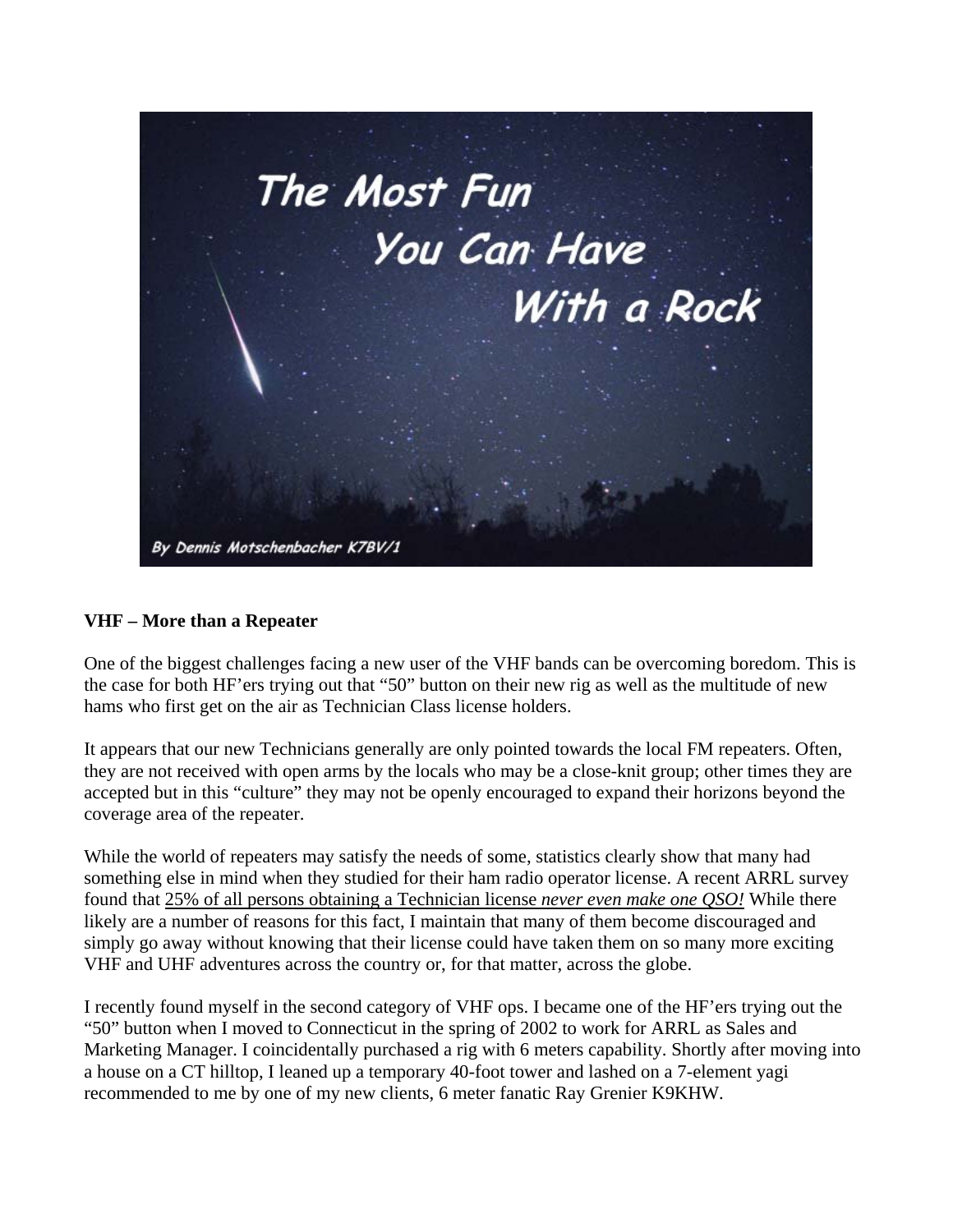This article is about what I discovered that kept me from become a flash-in-the-pan VHF enthusiast. Instead, I remain a dedicated VHF'er who has significantly changed his discretionary time priorities, now devoting most of my time, energy, and entertainment dollars to the pursuit of VHF, 6 meters in particular, challenges and goals.

## **The Newbie Attacks the Band**

ARRL staffers Dave Sumner K1ZZ, Mark Wilson K1RO, and Dave Patton NT1N (at the time) said they had been having a ball working lots of DX on 6 meters so the little temporary setup seemed like a quick way to get on the air - HF antennas were months away after much needed terrain analysis, etc. Of course, being a VHF newbie, I did not realize that they had had all their fun during the *previous year or two* during the peak of the sunspot cycle.

Sometimes ignorance is bliss, though, and I attacked 6 meters like the obsessive-compulsive character that I am. Having no reference point, I chased DX entities, states and grids night and day, not worrying about when the band and paths here and there were "supposed" to be open.

The VHF DXer group that hangs out on the DXers.Info website **http://www.dxers.info/** decided I was such an ever-present nuisance that they had better invite me to their site so that they could teach me a thing or two…and probably to keep an eye on this new in-band noise source. And, that they did. I encourage all new 6 meter enthusiasts to discover this awesome website and receive the best DX mentoring from the friendliest and most knowledgeable group you could hope to find.

# **The Band Dies and Then Opens with a Ping**

Eventually, I did wring the 6 meter propagation dry when months later the post-winter Es season settled in bring weeks of nothing but white noise to my ears. Jack Carlson N3FZ sensed I needed a new challenge and invited me to leave the DXer website one evening and to visit the Ping Jockey Central website at **http://www.pingjockey.net/cgi-bin/pingtalk/** 

Not knowing a Ping from a bee sting, I was not really sure what to expect but Jack had recently been talking a lot about working numerous long haul contacts every night using meteor scatter while I listened to nothing but hiss. My only previous experience with meteor scatter had been some surprise quick CW and SSB contacts that appeared out of nowhere and disappeared just as quickly during contests. The Wizened Ones told me that those signals had come to me via this meteor scatter thing.

I hung in the shadows as a non-participant watching the gang in action on the Ping Jockey Central website and quickly realized that:

- There were people in the group I knew from my SSB/CW operating
- They were, indeed, working each other over long distances
- They were doing it using modest stations
- They were having fun doing it
- They all seemed like friendly people
- Most important of all, I did not have a clue how to join them instead of sitting on 50.110 MHz waiting for a band opening that apparently was not going to occur for a few months.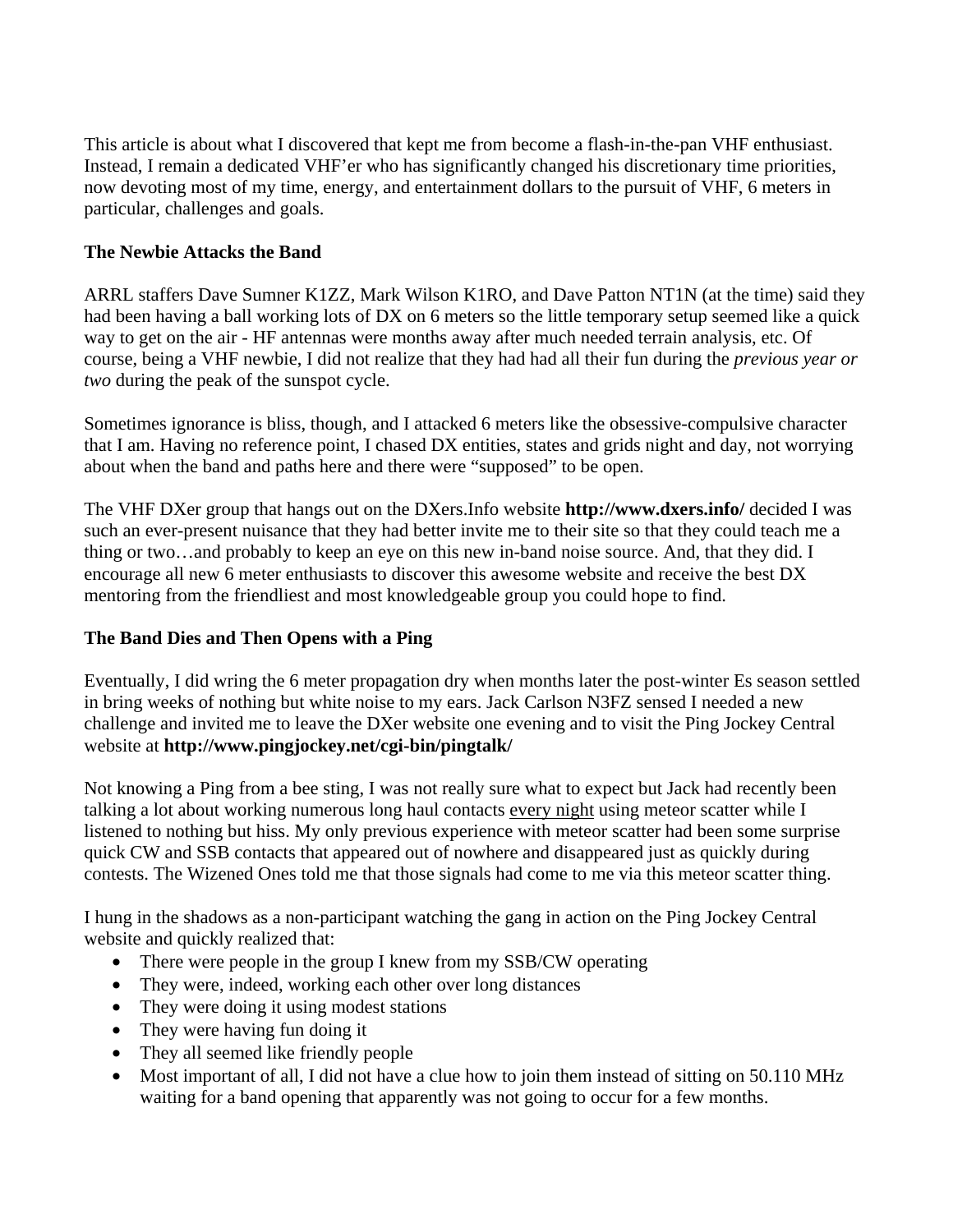#### **What is a Meteor?**

It was clearly time to do some Internet surfing and knowledge gathering. There are massive amounts of information about meteors on the Internet from a vast group of people devoted to visually observing and, in some cases, recording meteor events with cameras. I also found several sources of information about meteors written by radio enthusiasts.

I readily admit to being a non-techie type so I had to seriously simplify all the input into something even I could understand. My notes read like this:

- Meteors are the same thing as *falling or shooting stars* but please do not tell Tinkerbell and the kids at Disneyland.
- Millions of meteors occur in our atmosphere each day.
- A meteor is actually the flash of light ones sees as a *meteoroid* a particle or chunk of interplanetary matter – burns up as it enters Earth's atmosphere. Most meteoroids are so small that they vaporize completely and never actually reach Earth. If a piece does survive and makes it all the way to the surface of our planet, it is called a *meteorite*.
- Most meteors are seen when they are 40 to 75 miles above ground. They usually disintegrate between 30 and 60 miles of altitude. Some really fast moving and maybe larger pieces of space matter may be visible at about 80 miles above ground all the way down to as low as only about 12 miles. These bright thrilling meteors are called *fireballs.*
- Air friction heats a meteoroid as it enters our atmosphere, causing a shining trail of gases and melted particles. Those gases are ionized and that is what reflects and scatters RF signals for a brief period. This pneumonia is referred to as *meteor scatter*.
- A signal heard by meteor scatter is called a *ping.*
- A ping can last anywhere from short milliseconds to a few minutes depending on a number of variables such as the size and speed of the meteor source matter and the frequency one is using.
- There are certain times of the day and the year when meteors are more abundant. Understanding the facts surrounding this truism will be part of the fun of learning how to make the most use of meteors to make contacts.
- The maximum distance for a meteor scatter contact is around 1,500 miles much like single hop sporadic Es.

#### **What to Do With the Burning Rock**

I learned that 50 and 144 MHz signals readily scatter off meteor trails – even HF 10 meter operators may encounter the effects of meteors. Although there is not much activity by meteor scatter users on 220 MHz, signals on that band seem to play very well also. Some ops are even occasionally making good meteor scatter contacts up on 432 MHz. I am not aware of contacts on higher bands but that is not to say that contacts have never been completed by some of the extremely dedicated meteor scatter operators.

Due to the vast availability of plug and play high performance 6 and 2 meter rigs, these are the two most popular bands producing a lot of SSB, CW, and digital mode meteor scatter contacts. One can hear examples of meteor scatter most any night (actually, the morning hours after people are out of bed are probably better) by pointing your 6 meter antenna at a population center 500 to 1,000 miles away.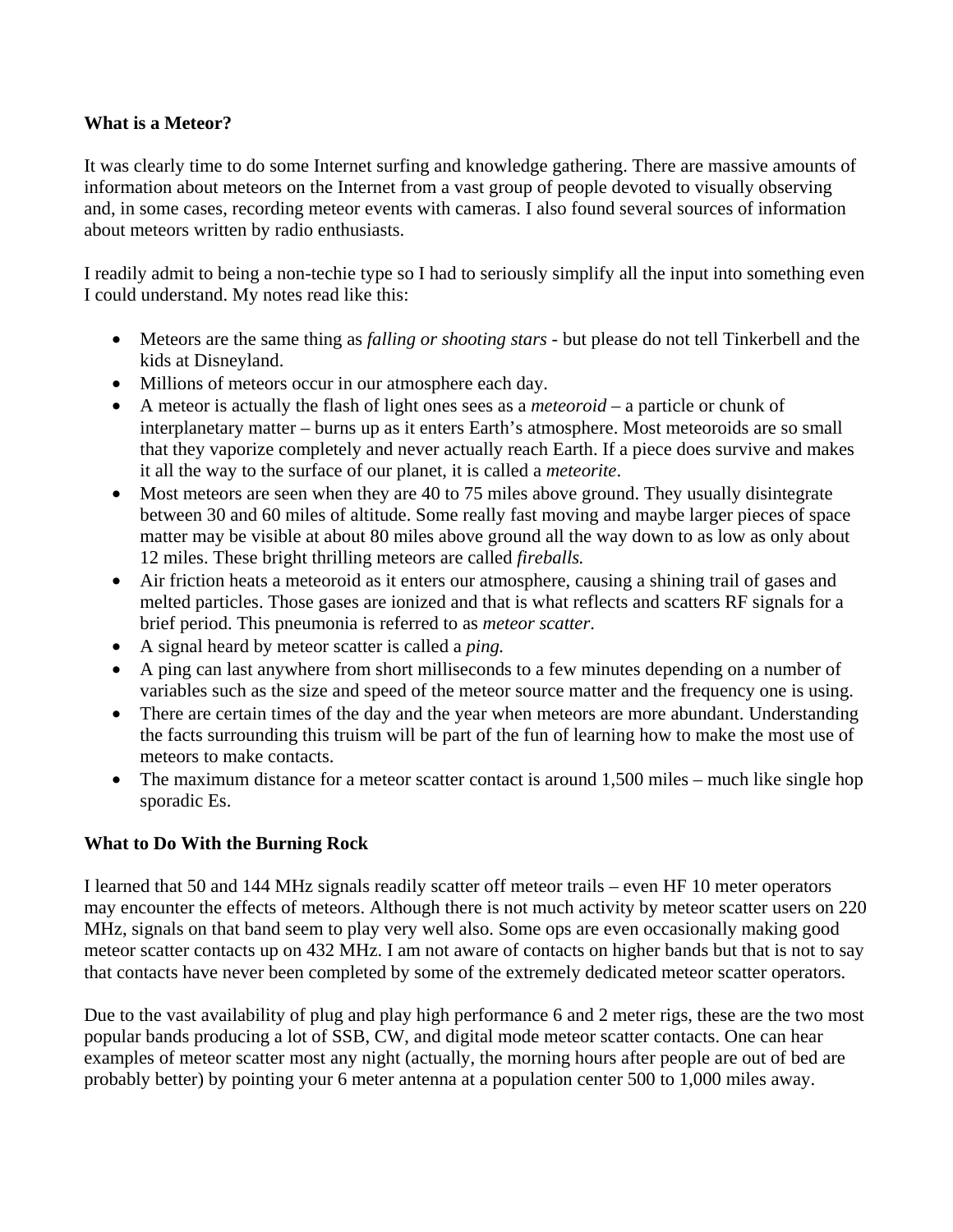You can try the same thing on 2 meters; just expect pings to be less frequent and of shorter duration than you would hear on 6 meters.

Well-known and revered VHF DXers have been using meteor scatter to make history on SSB and CW for many years. Most 2 meter *Worked All States* awards are earned using some meteor scatter if moonbounce is not the means used to extend out past tropo ducting and the occasional sporadic Es opening.

Most SSB and CW meteor scatter contacts are made with one or both stations running high power and/or using large antenna arrays. Naturally, some contacts are made with more modestly equipped stations but that is the exception far more than the rule.

#### **Meteor Scatter Fun for All**

Since I have already stated that SSB and CW meteor scatter work is most easily done by stations with high power and larger antenna arrays, does that mean the owner of a typical VHF station (see sidebar) should stop reading right here? No, absolutely not! Thanks to the genius of Joe Taylor, K1JT, the world of meteor scatter fun and accomplishment has been opened to everyone.

A few short years ago, Joe developed software called **WSJT**. In Joe's own words "**WSJT** is the name of a computer program. It stands for "Weak Signal communication, by K1JT." The program is designed to facilitate meteor-scatter, moonbounce, and other difficult communication tasks on the amateur radio VHF/UHF bands. It is freely available to radio amateurs for non-commercial purposes.

To use the program you will need a computer equipped with a sound card and running the Microsoft Windows© operating system."

The software is free and can be downloaded from Joe's website – see below

#### Learn More about the Installation and Use of WSJT Software

*WSJT Home Page* by Joe Taylor **- http://pulsar.princeton.edu/~joe/K1JT/index.htm** *So You Want to Operate WSJT?* by "Tip" Tipton WA5UFH - **http://www.qsl.net/wa5ufh/**  *Seven Necessary Steps* by "Tip" Tipton - **http://6mt.com/wsm2.htm** *WSJT High Speed Meteor Scatter Information* by Eric Dodson WB5APD http://www.qsl.net/wb5apd/wsjt-fsk441.html

The minute the word "software" appeared when I went to Joe's site, that was just about the end of my mission to get in the meteor scatter game because I am computer challenged - in a big way. I always consider myself having a good day when I turn the computer on, it boots up, and I do not hurt myself in the process. Jack N3FZ told me not to worry, **WSJT** was very user friendly – and it turned out Jack was right.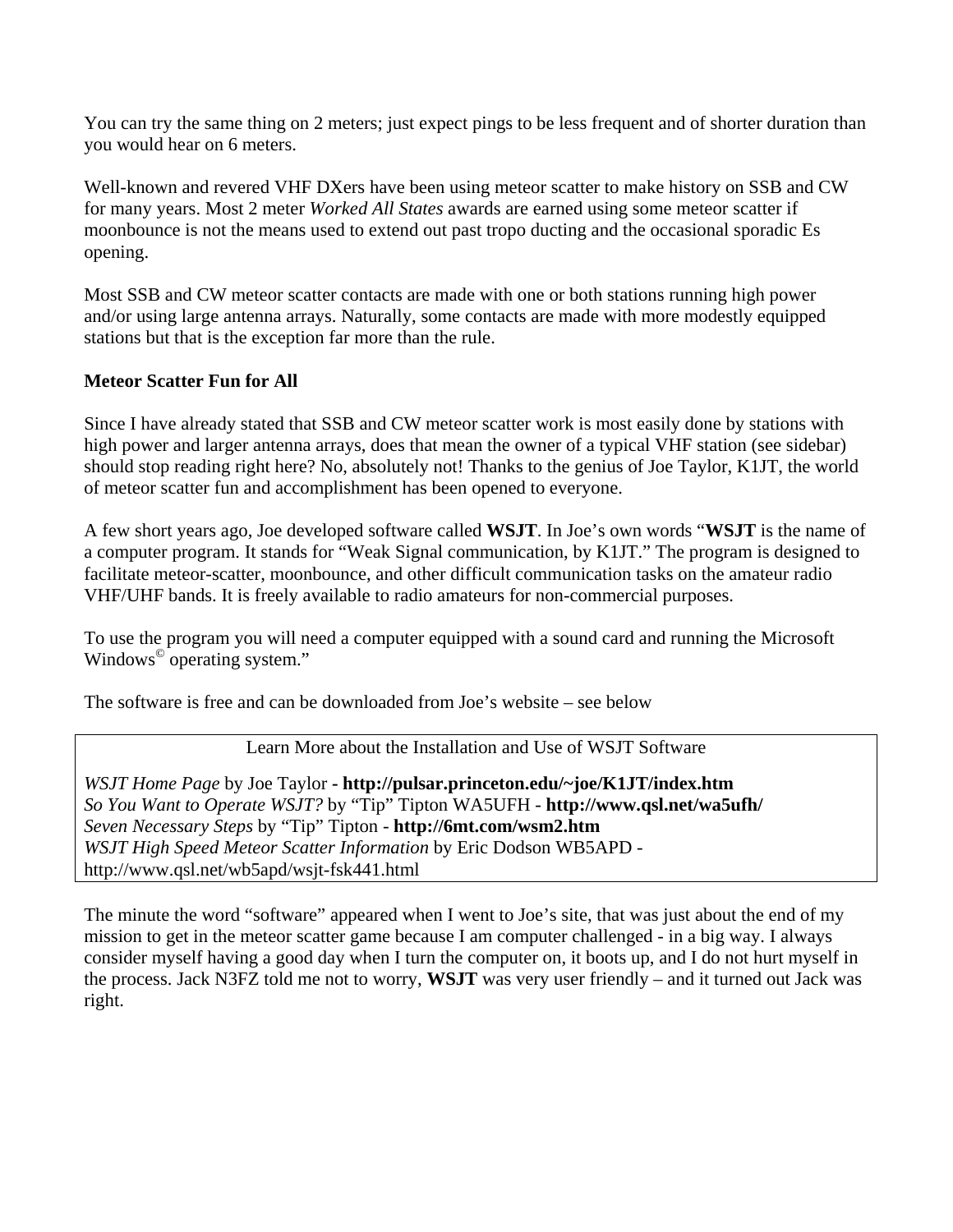## **A Typical WSJT Meteor Scatter Station**

I asked the majority of the stations I have worked on 6 and 2 meter WSJT meteor scatter to tell me about their stations. While a handful of them had the KW, receiver preamplifiers, and stacked antenna arrays, you will be delighted to know that the typical station is:

| 6 meters | $50 - 150$ watts  | 3 - 5 element horizontal yagi  |
|----------|-------------------|--------------------------------|
| 2 meters | $100 - 150$ watts | 8 – 13 element horizontal yagi |

Most of them told me they were running a typical off-the-shelf rig with 6 meter capability without any sort of power or receive amplifier. The situation on 2 meters was essentially the same except that many had added one of the easily obtained "brick" power amplifiers, most of which included a receiver preamp as well.

The antennas mentioned above are, in many cases, smaller than a high gain Radio Shack TV antenna. The ones not fitting that description are only slightly bigger and could easily be turned with a small rotor while being supported by a guyed push-up mast or chimney mount mast.

It was exciting for me to discover that a number of stations that I have worked repeatedly are using much less glamorous antennas than even these little but effective yagis. I have worked stations out as far as 1,000 miles that used only halos, wire antennas in trees, and, even HF antennas. It appears that if the rig will load it, it can be used to make meteor scatter WSJT contacts.

I have completed contacts with stations running as little as 10 watts. W9SE told me he worked K5CM who is about 500 miles away while they were running 3 watts and 1 watt, respectively; so do not let low power keep you from getting in on the fun.

#### **Rig to Computer Hook-up**

After getting over the word *software* chills, I next faced the dilemma of making the connections between my rig and the dreaded computer beast. In my case, this was easy, the cable I had managed to lash together to get on RTTY on the HF bands using WriteLog and MMTTY was sufficient. For those not so fortunate, one of the terrific sites put together by experienced WSJT users listed above will walk you through this with ease. You likely will need to get familiar with that auxiliary plug on the back of your radio or at least open the rig's Operations Manual – I know this may be the first time many of you will take such dramatic action.

Of course, when all else fails, put out a quick plea for help on the Ping Jockey Central website where someone will take you off the main page and help you. I found that the information useful that is provided by Peter Gouweleeuw, PA2VST on website **http://www.uksmg.org/practicalwsjtinf.htm** .

A few weeks ago, many months after my first 200 or so WSJT contacts, I added one of the handful of commercially available interface boxes designed to connect rig and computer. These little jewels take care of insuring that your audio levels are proper and that your signals are free of ground loop hum, etc.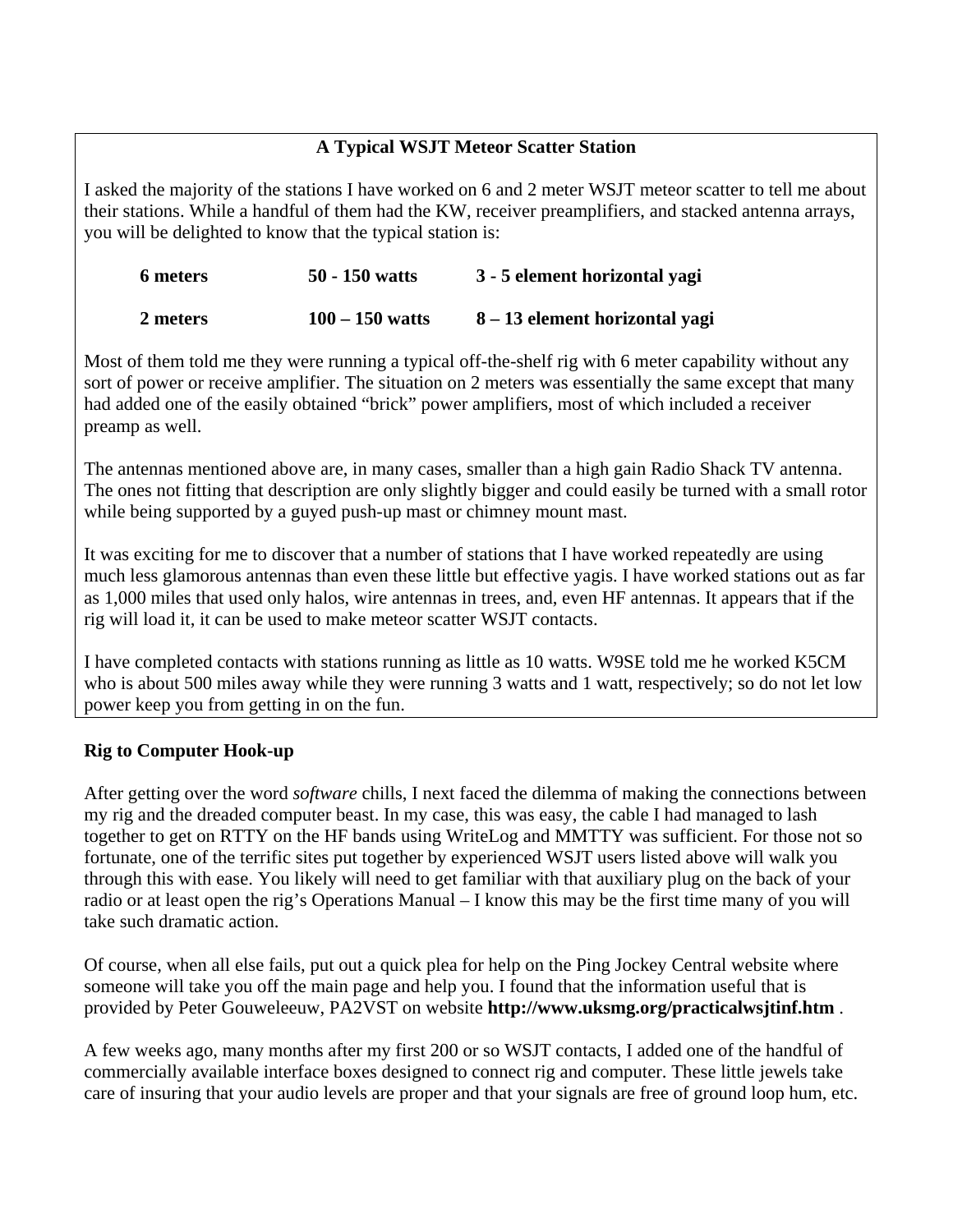They provide many other features that may or may not appeal to you so check out a few if you wish to skip the mess of melted down DIN connector, etc., if you still solder with a copper pipe soldering iron like me.

Check out the interfaces offered by West Mountain Radio and MFJ Enterprises to do some feature shopping for your specific needs

#### **Load and Go…almost**

I went to the WSJT website, started the download, and simply followed each step of the automatically generated instructions as the download unfolded. In no time at all, I had the software fired up, a "short cut" safely placed on my computer desktop screen and the WSJT operating screen similar to Fig. 1 looking at me.

| WSJT 4        | by K1JT           |                            |             |                  |                                |             |                                |         |                        | $-1$ $\Box$ $\times$ |
|---------------|-------------------|----------------------------|-------------|------------------|--------------------------------|-------------|--------------------------------|---------|------------------------|----------------------|
| Setup<br>File | Mode              | Save<br>Band               | Help        |                  |                                |             |                                |         |                        |                      |
|               |                   |                            |             |                  |                                |             |                                |         |                        |                      |
|               |                   |                            |             |                  |                                |             |                                |         |                        |                      |
|               |                   |                            |             |                  |                                |             |                                |         |                        |                      |
|               |                   |                            |             |                  |                                |             |                                |         |                        |                      |
|               |                   |                            |             |                  |                                |             |                                |         |                        |                      |
| 0<br>21.7     |                   |                            |             |                  | Time (s)                       | 441B        | $\overline{0}$<br>29           |         | 2                      | 3                    |
| File ID       | T                 | dB S/N<br>Width            | DF          |                  |                                |             |                                |         | Freq (kHz)             |                      |
| 441B          | 5.3               | 180<br>4<br>$\overline{c}$ | 75          |                  | KIJT W8WN KIJT W8W03           |             |                                |         |                        |                      |
|               |                   |                            |             |                  |                                |             |                                |         |                        |                      |
|               |                   |                            |             |                  |                                |             |                                |         |                        |                      |
|               |                   |                            |             |                  |                                |             |                                |         |                        |                      |
|               |                   |                            |             |                  |                                |             |                                |         |                        |                      |
|               |                   |                            |             |                  |                                |             |                                |         |                        |                      |
|               |                   |                            |             |                  |                                |             |                                |         |                        |                      |
| Record        | Monitor           | Play                       | Stop        | Saye Last        | Decode<br>Erase                |             |                                | FSK441B |                        | $IX$ First $\nabla$  |
| To radio:     |                   | Grid (6-digit):            | $W \div$    | 40               | Sh Msg<br><b>Defaults</b><br>⊽ |             |                                |         |                        |                      |
| W8WN          |                   | EM77bq                     | $s \div$    | 2.1              | Report:                        | W8WN K1JT < |                                |         | $G$ Tx1                |                      |
| 8             |                   | Add                        |             |                  | $Zap \Gamma$<br>26             |             | <b>W8WN K1JT 26 26 &lt;</b>    |         | $C$ Tx2                | <b>TX</b>            |
| EI:<br>632 mi | Lookup<br>1017 km |                            | $Sh \pm$    | $-6$             | Custom                         |             | <b>W8WN K1JT R26 R26 &lt;</b>  |         | $C$ Tx <sub>3</sub>    | Stop                 |
| Az: 257       |                   |                            | Tol $\div$  | 400              |                                |             | <b>W8WN K1JT RRR &lt;</b>      |         | $C$ Tx4                |                      |
|               | tell AL           | Hot B: 270                 | QRN $\div$  | 5                | 2004 Mar 3                     | 73 <        |                                |         | $C$ Tx $5$             |                      |
| Gen Std Msgs  |                   | Big                        | Dsec $\div$ | $\boldsymbol{0}$ | 18:26:58                       | CQ K1JT <   |                                |         |                        |                      |
| Auto is OFF   |                   | Spectrum                   |             |                  |                                |             |                                |         | $C$ Tx $\underline{6}$ |                      |
|               |                   |                            |             |                  | RX noise: -1 dB                |             | W>40 S>2.1 Sh>-6 QRN=5 Tol=400 |         |                        |                      |

 **Fig 1 – WSJT screen for meteor scatter digital mode FSK441B** 

I am not the sharpest tool in the shed but I immediately recognized that my call is not K1JT or W8WN so there was more work to do. The gang on Ping Jockey Central told me to read the instructions. It is not their fault that they did not know that I am one those people with the anti-instruction manual defect – my children still have scars from Christmas toys that did not quite play the way they were supposed to.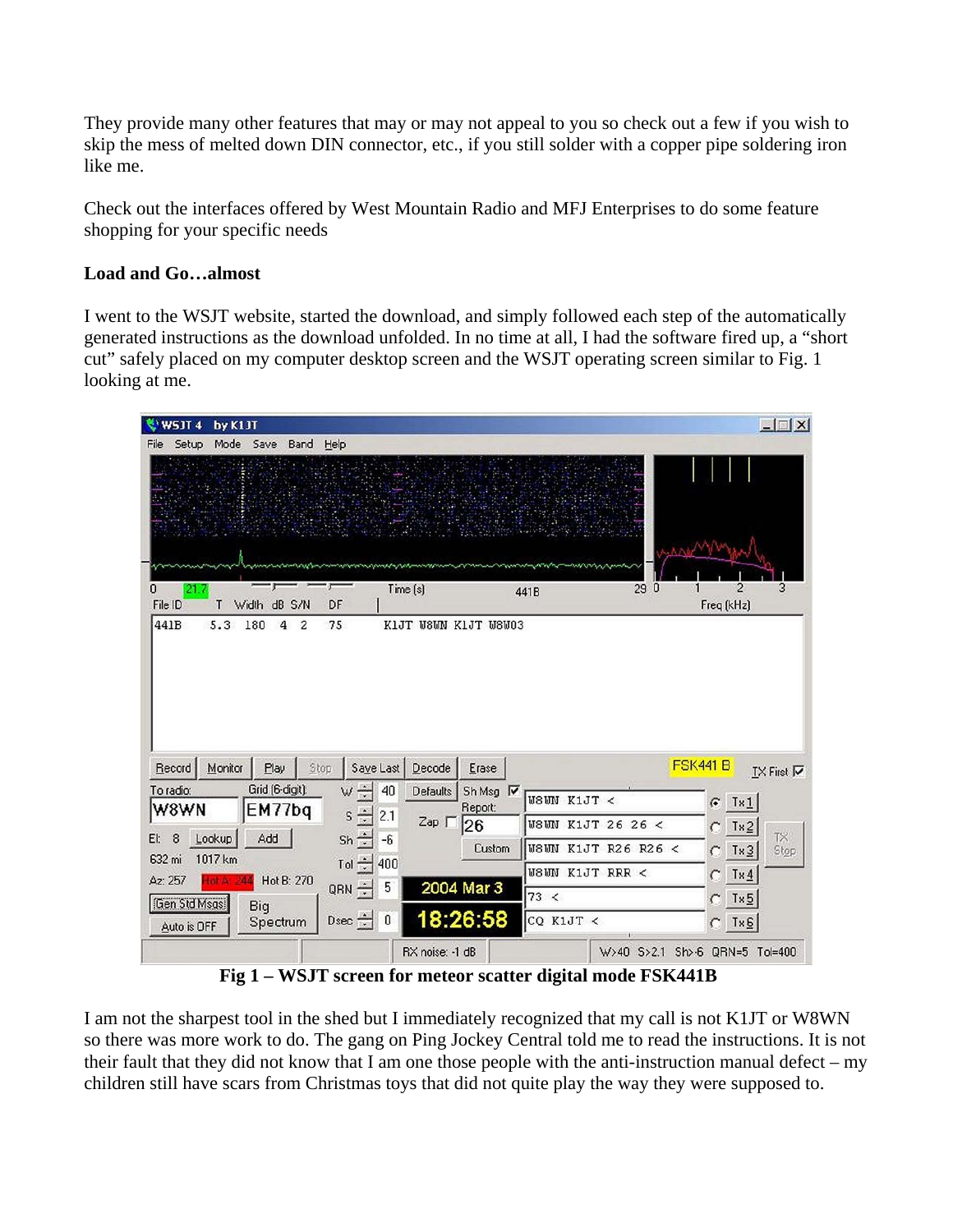Nevertheless, I finally reasoned that I needed to get this software set up so a logical starting point might be to click on "Setup." Sure enough, Setup menu tinkering got my software easily routed to the right COM Port, my software knowing my call, my grid, and that fact that I am located in the Eastern Time zone.

#### Determine your grid – visit **http://www.arrl.org/locate/gridinfo.html**

N3FZ finally deduced that I was not an instruction book reader so he took me off to a side chat page and patiently walked me through my first contact by telling me what buttons to click on the software and how to make sure my send and receive levels were set right for my laptop computer sound card.

We started the sending and receiving sequences. At first, I heard nothing, then *PING !* - there was a short but loud burst of data sounding signal from Jack. When his turn for sending was over and mine started, the software automatically went to work decoding that signal burst I heard with my ears. It was Jack calling me repeatedly just like the Tx 1 message said. On a dead band, I was hearing signals and communicating information over hundreds of miles! It felt unreal and I was so excited, I ran down and told my wife Lieska that I had just heard a signal bounced off a meteor trail way up in the sky.

In no time, we sequenced through the messages. Well, actually, it was clumsy because, remember, I did not read the instructions. There is a set protocol for when to send what message – if I had simply pressed the F5 key, a popup would have jumped out clearly explaining this much needed information…blush.

Anyway, Jack was patient with me. The bad news was, he said I apparently needed additional software (cringe) because my computer clock was off and I was off several seconds in the sequence of transmitting and receiving.

#### **And the Time is….**

Jack sent me to Thinking Man Software – Dimension 4 **http://www.thinkman.com/dimension4/download.htm** to download their freeware.

Dimension 4 software turned out to be a fast and easy way to synchronize my Windows-based PC's clock. Once Dimension 4 was installed and I had made a few adjustments, I have been able to forget it and let it run automatically ever since. It is that automatic.

Dimension 4 monitors my Internet connection and automatically adjust my PC's clock when I am online – this action in turn makes sure that my transmit and receive sequences are in step with the rest of the WSJT users. I am sure a visit to the D4 website will answer all those questions you technical types reading this have lingering just behind your forehead. Me? I was just glad I easily got it running without crashing my computer or breaking the Internet.

Not being a computer whizzo, though, I did encounter some trouble getting my adjustments right. Thanks to easily understood information readily available on the wonderful WSJT help website Eric WB5APD has setup at **http://home.alltel.net/wb5apd/wsjt-fsk441.html,** I was quickly able to get my time tracking software doing its very important job so I could forget it and get on with enjoying WSJT meteor scatter fun.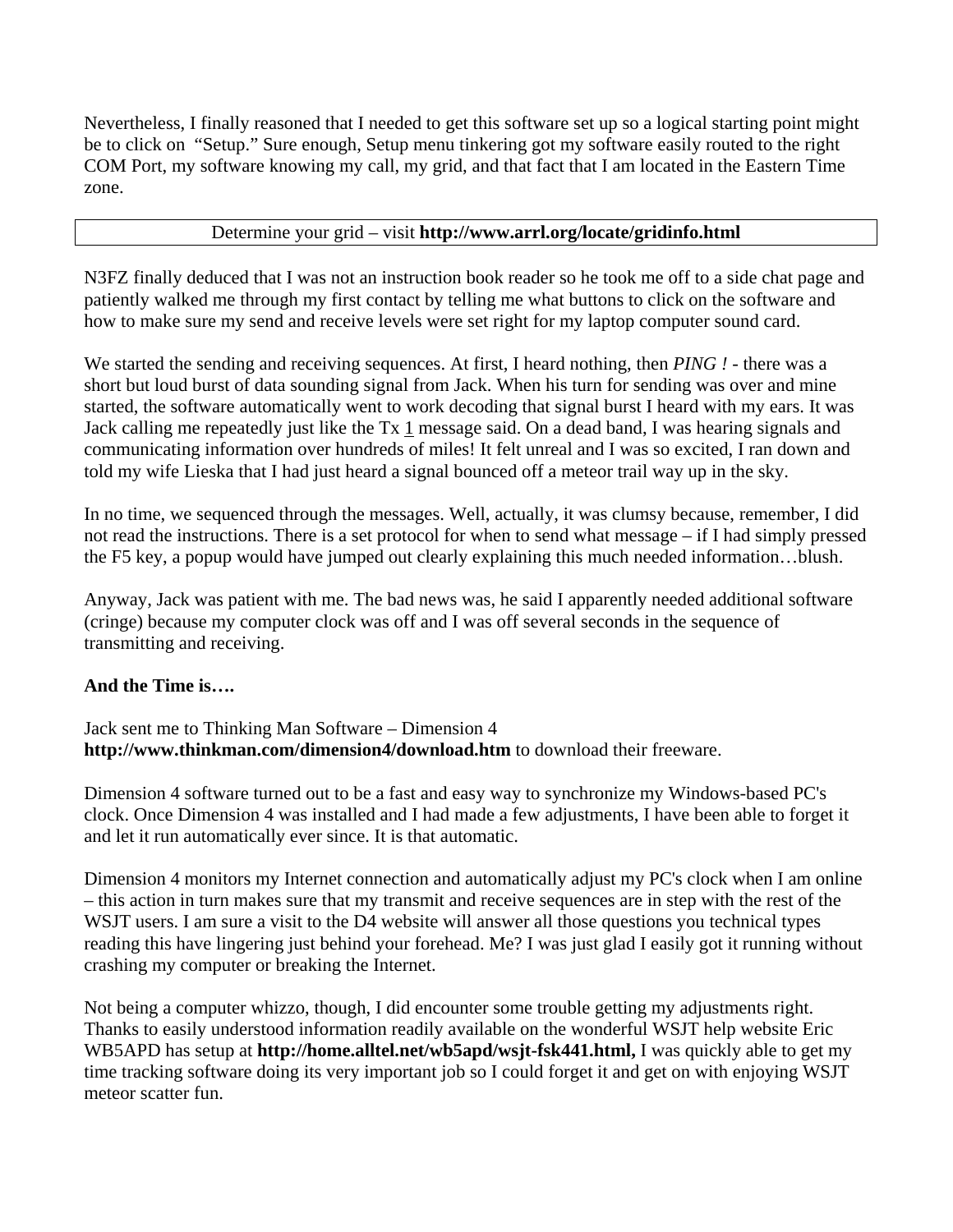I presume there is other terrific software out there to keep your computer clock set to the proper time if you chose to seek it out.

## **Let the Pileup Begin**

As soon as the Ping Jockey Central users figured out that I was able to make contacts without flopping around too much, the rush was on to make a contact with me. I was like a new country showing up on the bands for these people! Later, I observed that every newcomer is treated to the same enthusiastic reception.

It turns out the WSJT crowd likes to measure their success by tracking the number of individual stations, states, grids and even countries they work on "pure" meteor scatter. In a very friendly non-cat-fighting way, they enjoy stacking their numbers up against other users. Bob Mobile K1SIX maintains website **http://personalpages.mcttelecom.com/~b\_mobile/6MFSK441.htm** to help the group keep an eye on what can be done based on the accomplishments of others. I constantly see these WSJT users helping each other enrich their "numbers" – an example of camaraderie that is definitely a pleasure to witness.

## **The Race is On**

All of those offers of assistance and requests for contacts with these enthusiastic meteor scatter people whet my appetite to see where *my own personal boundaries* might be with this fun new mode of operation.

I decided to hold my own personal contest. The rules were simple – since meteor scatter is geometrically and scientifically limited to a range of about 1,500 miles, I set a goal of working every one of the thirtyseven (37) states inside that window based on my Connecticut QTH.

The obsessive-compulsive devil once again raised its ugly head - I spiced up the challenge by setting a self-imposed limit of only 60 days to accomplish this feat. My new meteor scatter friends quietly chuckled at this declaration but not without encouraging me to go for it, mainly because at the time, none of the old timers had managed to work more than about 30 or so states over the entire few year history of WSJT existence.

I had such a great time trying to work all of the operators that were active during that period of time. They knew I was on the hunt and many of them went beyond the call of duty to make late night and very early morning skeds with me to add their state to my Worked list. However, some of the states simply had no active WSJT users on the air at this time. Never one to understand the true meaning of the word NO, this fact simply pushed me to spread the WSJT word to other 6 meter operators I had met around the USA and encourage them to download the software and enjoy the fun. And, "Oh yeah, could I work you as soon as possible, I need that state on WSJT." All this was good for the Ping Jockey crowd because every one of us benefited from the appearance of another newbie to expand our ranks.

I thought I had the goal in the bag when I finally recruited a fellow in North Dakota to download WSJT and join the fun. Unfortunately, night after night of 6 meter WSJT skeds just would not produce a twoway complete contact.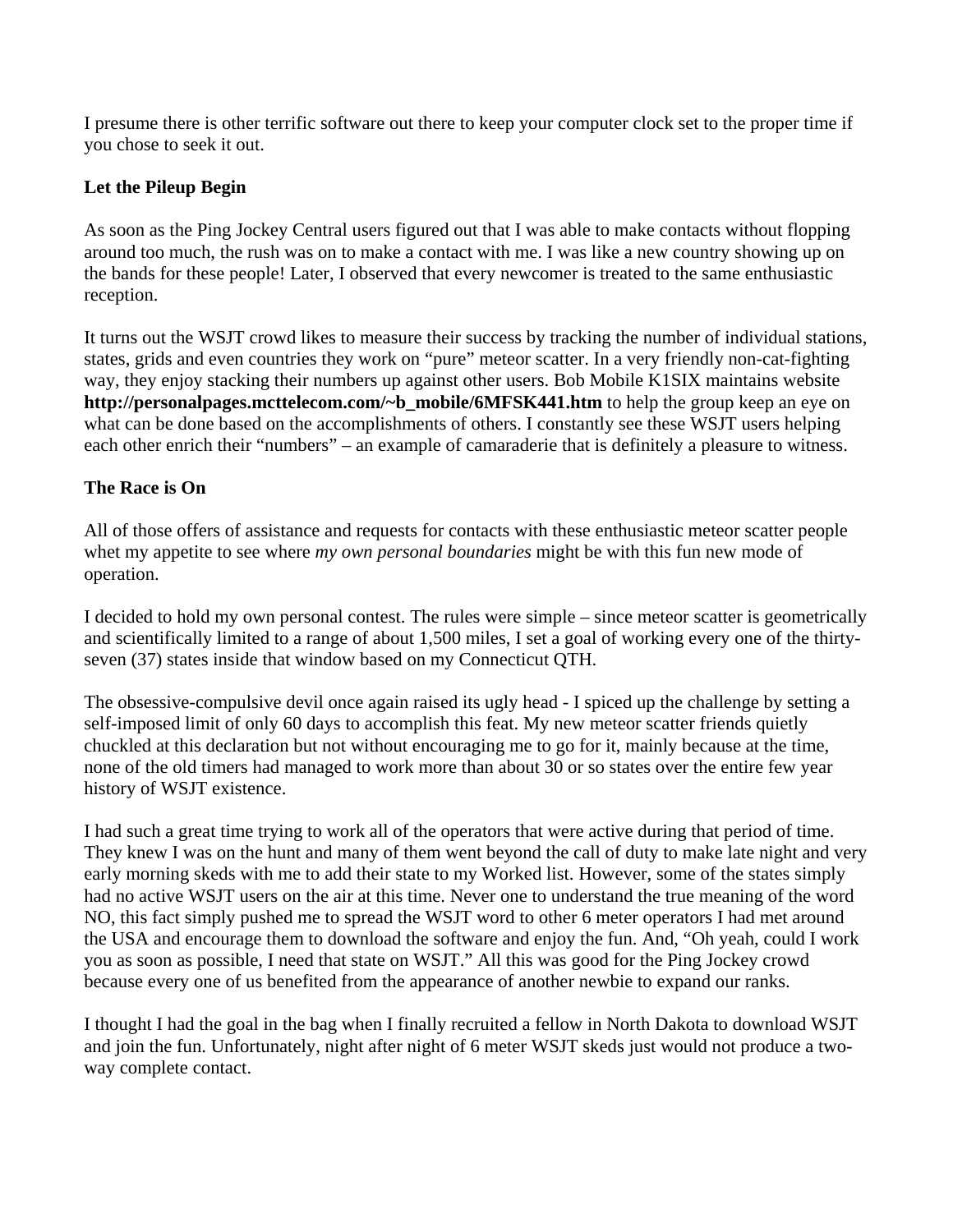My new friend was 1,467 miles away so I most certainly was playing on the ragged edge of my limitations. The  $60<sup>th</sup>$  day arrived with no ND in the log – in fact, No.37 is still missing from the log. Nevertheless, I still am quite proud of the other 36, though…

# **VUCC - WSJT Meteor Scatter Only**

Months pasted, when one day I realized I had worked about 80 grids on pure 6 meter WSJT meteor scatter. Up popped the Hyper Type A character defect devil again and the race was on to see how fast I could complete my own personal goal of working 100 grids using only WSJT meteor scatter. Again, I ran into trouble finding enough people active on WSJT in a number of grids I still needed so emails flew through the Internet, new people were lured to Ping Jockey and the fire of enthusiasm once again fueled an increase in the number of WSJT users.

I completed the 100<sup>th</sup> grid contact just weeks before the 2004 SVHFS Conference in Atlanta, GA. More important is the fact that long time WSJT Meteor Scatter King "Tip" Tipton WA5UFH accomplished the same thing sometime before me as would be absolutely appropriate.

It appears to me that VUCC is within reach of *anyone* wanting to work for it – with or without a microphone or Morse code key!

#### **Some Important Lessons I Learned**

Pursuing the goals mentioned above involved a fair amount of time committed to on-the-air time learning how to use my new WSJT software and how to get the most out of my station chasing burning rocks. Along the way, I picked up a few tips worthy of mention here.

- Understand that the meteor scatter gang takes the validity of a contact being a "good one" quite serious. They want that contact to be made without assistance once the sked has been made on Ping Jockey Central or by other means. The Ping Jockey site has an explanation of what constitutes a good contact. You will want to make sure you understand these basic common sense rules to show that group that you are sincere in respecting the ethics of this mode of operating.
- Understand who transmits in the first and second halves of each minute there is an easily understood protocol.
- Press that F5 key and keep the popup in front of you on the computer screen while making each contact until you firming understand the message sequencing.
- Pay close attention to the fact that your rig may not be able to run full power with WSJT many ops run 50% power out levels when in doubt so that they do not cause damage due to excessive heat with those 30 second key-down transmissions.
- Make sure your rig or rig/transverter are on frequency WSJT is somewhat off-frequency tolerant, but we are talking Hz, not Kilo-Hz.